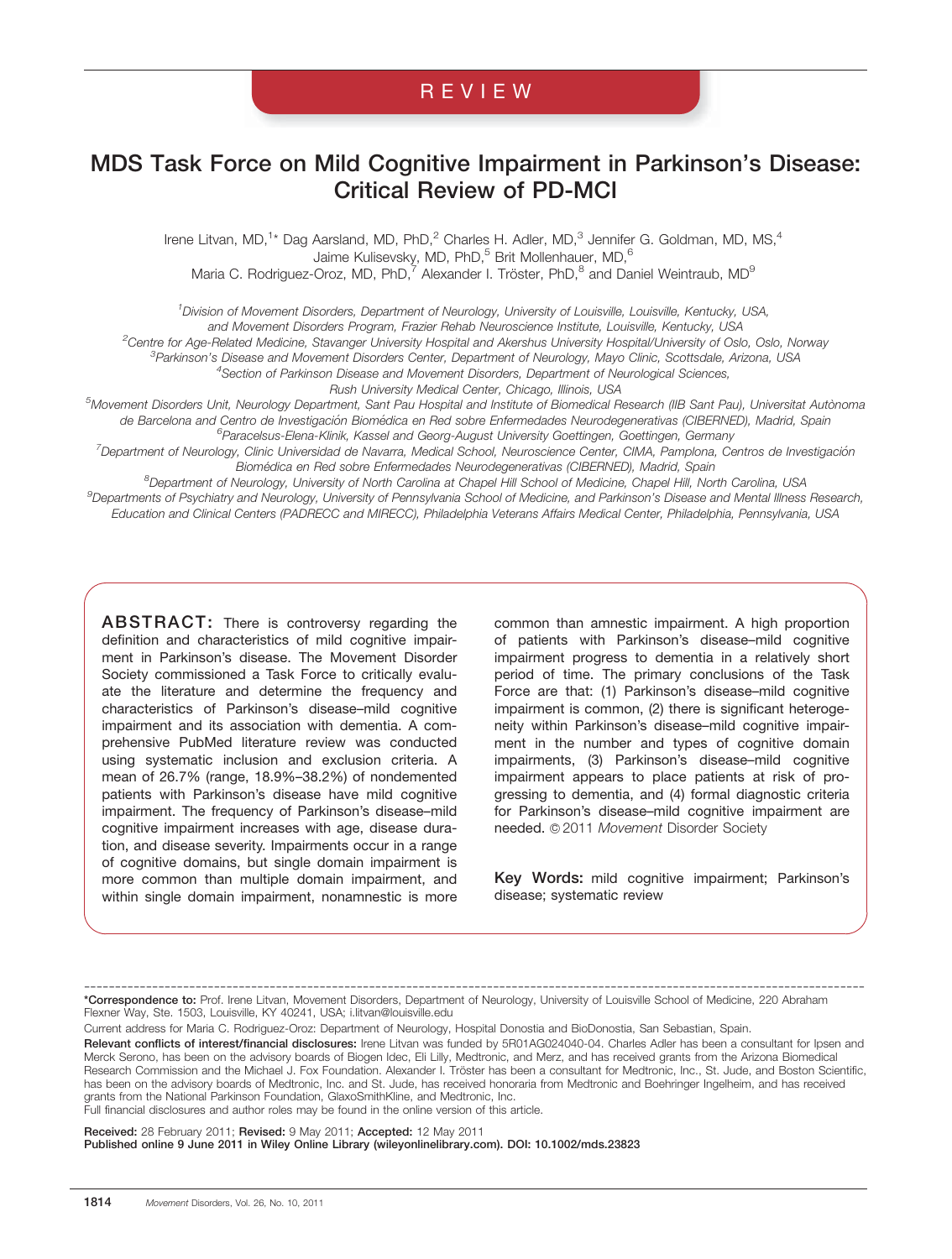Cognitive impairment is common in Parkinson's disease (PD), with long-term longitudinal studies reporting that most PD patients develop dementia (PDD). $1-3$  The impact of PDD is substantial, with major consequences for functioning,  $4-6$  nursing home admission,<sup>7</sup> psychiatric morbidity,  $8^{\circ}$  caregiver burden,  $9,10^{\circ}$  and mortality.  $11,12$ 

Mild cognitive impairment in PD (PD-MCI), defined as cognitive decline that is not normal for age but with essentially normal functional activities, also appears to be common, even at the time of PD diagnosis and prior to initiation of dopaminergic therapy.<sup>13</sup> Although the term MCI applied to PD is not without controversy,<sup>14,15</sup> it is more frequently used and more widely accepted than alternative terms. Identifying PD-MCI is important clinically, as these patients appear to be at increased risk for developing PDD.16 The biological validity of PD-MCI is supported by preliminary structural<sup>17</sup> and functional<sup>18,19</sup> neuroimaging, electroencephalography,<sup>20,21</sup> and genetic,<sup>22,23</sup> cerebrospinal fluid, $2^{4-26}$  and autopsy studies<sup>27</sup> showing an association between a range of neuropathophysiological variables and either cognitive impairment or cognitive decline in nondemented PD patients. From a scientific standpoint, studying PD-MCI offers insight into the neural substrate of the earliest stage of cognitive decline in PD, which may lead to early intervention and may guide drug development focused on preventing or delaying the onset of PDD.

Despite what is known about PD-MCI, the heterogeneity of cognitive deficits from the initial stages of the disease and the relative scarcity of longitudinal studies have made it difficult to definitively determine the following: (1) whether there are different and reproducible subtypes of PD-MCI, (2) what proportion of PD-MCI patients progress to PDD, (3) whether the term MCI can be defined and operationalized in PD to determine those patients at imminent risk of PDD, and (4) whether this risk differs on the basis of MCI subtype.

Given the critical importance of having uniform criteria for PD-MCI both for the identification and management of PD patients and for future therapeutic trials, the Movement Disorder Society (MDS) commissioned a task force to: (1) critically evaluate the literature, (2) more accurately determine the frequency and characteristics of PD-MCI and its conversion rate to PDD, and (3) propose formal diagnostic criteria for PD-MCI. The present article deals with the first 2 of these issues because they are necessary to address prior to proposing new criteria. Criteria and guidelines for the definition and ascertainment of MCI in PD based on the present ''state of the art'' will be addressed in a future article.

# Materials and Methods

## Literature Search and Selection of Articles

A comprehensive review of the literature through September 1, 2010, was conducted through Medline



FIG. 1. Search results ('study criteria: see text).

(PubMed) using combined free search terms that included ''Parkinson,'' ''cognitive impairment,'' and "mild cognitive impairment." The search was limited to empirical English-language articles. The search retrieved 984 articles using the key terms ''Parkinson and cognitive impairment'' and 172 articles using ''Parkinson and mild cognitive impairment,'' with most of the latter articles already retrieved in the first search (Fig. 1).

Abstracts (or articles when abstracts lacked information on inclusion and exclusion criteria) were further scrutinized to include only those reports that fit study inclusion criteria: (1) a minimum of 100 nondemented PD patients in cross-sectional studies or 50 patients in prospective studies; (2) the presence of quantitative neuropsychological information covering at least 3 of 5 cognitive domains: memory, executive, attention/ working memory, visuospatial, and language; and (3) comparison of PD with a local control group or use of normative values. Exclusion criteria were: (1) lack of definition of impaired cognition or dementia in review articles, guidelines, meta-analyses, and clinical therapeutic trials (unless the trial was negative); and (2) cognitive studies in demented or surgically treated PD patients and in patients with other neurological diseases and articles focused on depression, REM sleep behavior disorder, olfactory dysfunction, impulse control disorders, or psychosis without relevant cognitive data. Articles with abstracts that did not explicitly disclose all inclusion/exclusion criteria were included for further review.

Forty-eight articles met study inclusion criteria based on the review. The 48 articles were reviewed by 5 pairs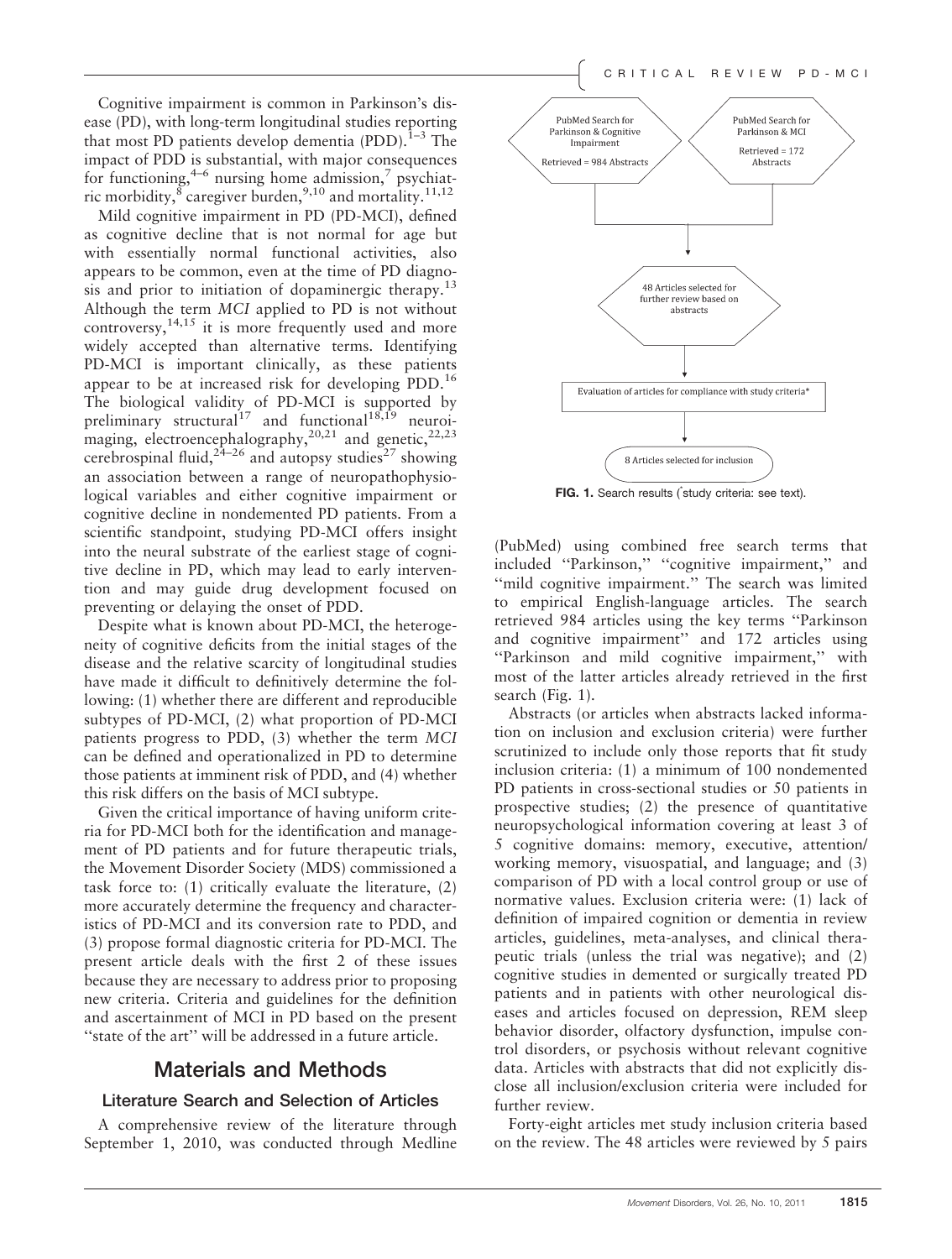of task force members (approximately 10 articles per pair) who independently extracted key data from the identified articles.<sup>1,3,12,13,16,28–70</sup> The most common reasons for exclusion were lack of definition of impaired cognition or failure to explicitly exclude patients with dementia,1,3,29,30,33,42,44–46,48,49,51,55–57,59,62,64,66,67 sample size not meeting inclusion criteria,<sup>31,32,35,37,52,58,60,71,72</sup> and evaluation of less than 3 domains of cognition.<sup>3,12,61,63,65,69</sup>

## Data Extraction and Quality Assessment

The task force members rated the articles using a structured form that included: (1) type of study (random, door to door; multiple sources; hospital based); (2) number of PD patients and percentage of patients with MCI; (3) demographics; (4) diagnostic criteria for PD, MCI, and PDD; (5) neuropsychological tests utilized; (6) number of cognitive domains tested; and (7) the presence of a normal control group or use of tests with normative values. For our final analysis, we selected articles that had clearly defined cognitive and PD diagnostic criteria, studied at least 3 cognitive domains with standard versions of published neuropsychological tests, either included a control group matched by age and education evaluated with the same protocol or utilized test normative values to define MCI, and did not include the same study population as another study (except for prospective studies).

# **Results**

A total of 8 articles met all the inclusion/exclusion criteria. The studies included a total of 776 PD patients from 6 cross-sectional studies and 198 from 2 prospective studies (Table 1) and varied widely regarding design, population, and criteria and methods for defining MCI and dementia.

#### Cross-sectional Studies

Table 2 shows the neuropsychological tests and domains explored, MCI criteria used, and MCI subtypes found in each study. Overall, the studies demonstrate that PD-MCI is common in PD patients without dementia (mean cross-sectional prevalence, 26.7%; range, 18.9%–38.2%), its frequency increases with age and duration of PD, single-domain impairment is more common than multiple-domain impairment, and in the case of single-domain impairment, nonamnestic MCI is more common than amnestic MCI.

Aarsland et  $al^{28}$  evaluated a community-based incident cohort of 196 nondemented, drug-naive PD patients<sup>73</sup> and 201 healthy controls (HCs). The neuropsychological battery measured global cognition with the Mini–Mental State Examination (MMSE) and evaluated 3 cognitive domains with additional neuro-

psychological testing. The authors calculated  $z$  scores for the PD patients based on control data. They categorized MCI cases as 1 of 4 subtypes (Table 2). Compared with HCs, PD patients were impaired on all neuropsychological tests, and 18.9% met criteria for MCI (Table 1), with a risk ratio (RR) of 2.1 compared with controls. Older PD patients ( $\geq 65$  years) had a higher RR (2.6) of having MCI than younger cases  $(<\,65$  years; RR, 1.5).

Foltynie et  $al^{34}$  assessed cognitive function in an incident cohort of 159 PD patients.<sup>74</sup> Thirteen of the patients  $(8\%)$ <sup>74</sup> scored < 24 on the MMSE and were considered to have dementia, even though dementia at diagnosis was an exclusion criterion. Of the remaining 146 cases, 142 were included in the study, and more than one third were considered cognitively impaired, defined as scoring  $>1$  SD below the normative mean in a pattern recognition task (temporal lobe impairment), the Tower of London task (frontostriatal impairment), or both tests (global impairment). The term MCI was not used in this study.

Hoops et  $al^{40}$  compared the discriminant validity of the Montreal Cognitive Assessment (MoCA) and MMSE at diagnosing MCI in PD, using a neuropsychological test battery as a gold standard. Among a convenience sample of 132 PD cases at a movement disorders clinic,  $\frac{1}{2}$  12.9% had PDD and 20% had MCI based on a test battery that evaluated 4 cognitive domains.

Mamikonyan et al $47$  explored the cognitive performance of 106 PD patients (a convenience sample at a movement disorders clinic), who had intact global cognition based on their age- and education-adjusted MMSE score. Thirty-one patients (29.2%) were classified as having MCI, defined as scoring  $\geq 1.5$  SDs below the normative data in at least 1 of the 3 domains assessed. The authors concluded that cognitive impairment is frequent in PD patients with normal cognition based on MMSE score and that memory deficits are common at the stage of PD-MCI.

Muslimovic et al $^{13}$  studied 115 PD patients without "global cognitive deterioration," defined as an MMSE score <24 and 70 elderly HCs in one of the most detailed investigations of cognition in nondemented PD patients. A comprehensive battery of 28 neuropsychological tests was administered, and PD patients were significantly impaired on 20 of these. Twenty-seven patients (23.5%) were cognitively impaired, defined as scoring  $\geq 2$  SDs below the normative mean on  $\geq 3$  cognitive tests, compared with 4% of HCs. The domains most commonly impaired were attention/executive function, psychomotor speed, and memory.

Pai et  $al<sup>53</sup>$  studied cognitive abilities in 102 nondemented PD patients recruited from a behavioral clinic. They used the Chinese version of the Cognitive Ability Screening Instrument, a comprehensive screening instrument with normative data that includes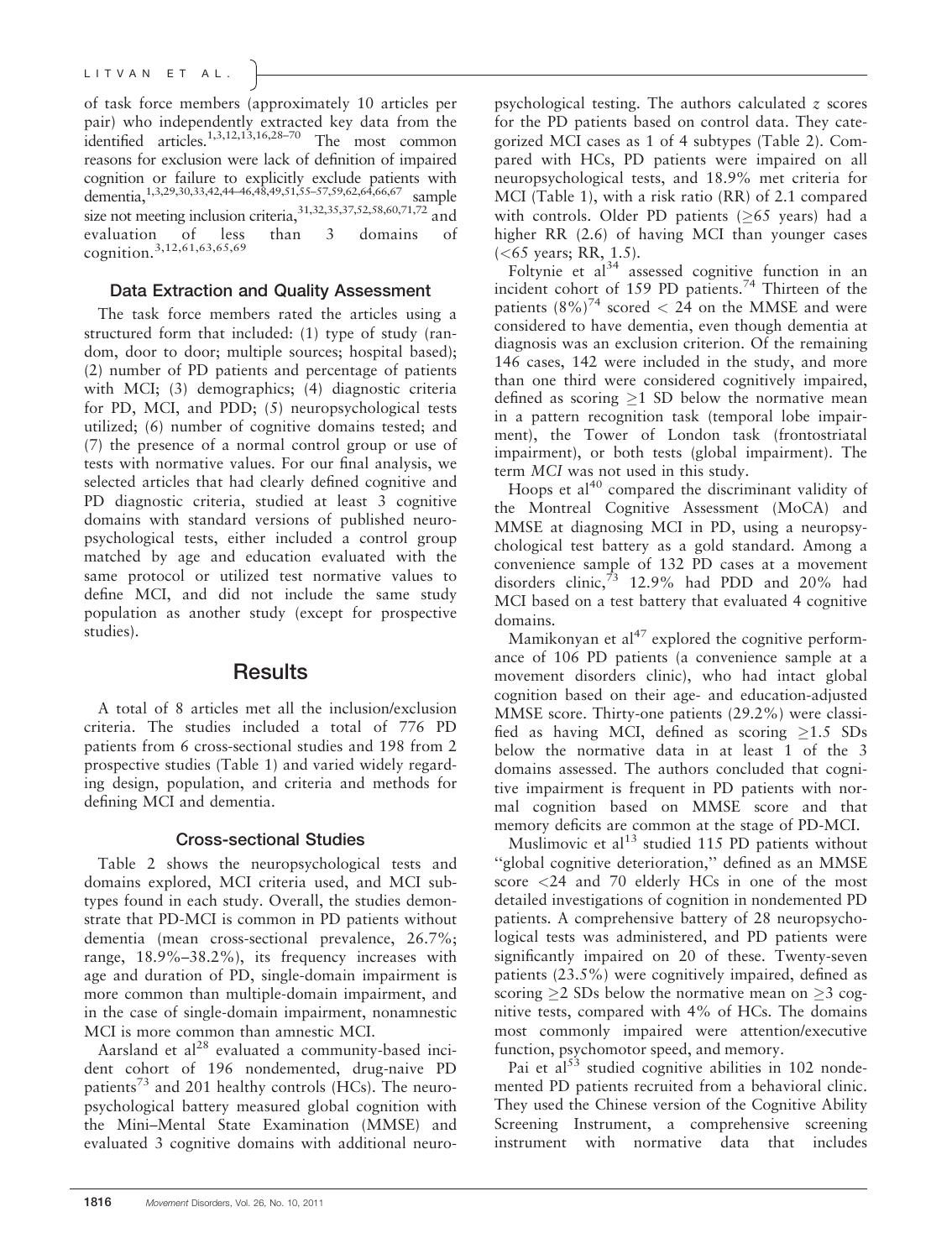|                                                |                 | Sample size (n)           |                         | Age (y)                        |                              | Education (y)        |                   | Disease duration (y) |                                  |
|------------------------------------------------|-----------------|---------------------------|-------------------------|--------------------------------|------------------------------|----------------------|-------------------|----------------------|----------------------------------|
| Authors                                        | Total           | PD-NC                     | PD-MCI                  | PD-NC                          | PD-MCI                       | PD-NC                | PD-MCI            | PD-NC                | PD-MCI                           |
| Cross-sectional studies                        |                 |                           |                         |                                |                              |                      |                   |                      |                                  |
| Aarsland et al (2009) <sup>28</sup>            | $\frac{6}{5}$   | 159 (81.1%)               | 37 (18.9%)              | $67.0 \pm 9.4^a$               | $70.2 \pm 7.6^a$<br>$73.7^b$ | $10.9 = 3.2^a$       | $11.2 \pm 3.7^a$  | $2.3 \pm 1.7^a$      | $2.4 \pm 2.1^a$                  |
| Foltynie et al (2004) <sup>34</sup>            | $142$ (T = 159) | 92 (64.8%)                | 50 (35.2%)              | 66.5 <sup>b</sup>              |                              | ≸                    | ≨                 |                      | 2.2                              |
| Hoops et al (2009) <sup>40</sup>               | $15($ T = 132)  | 92 (80.0%)                | 23 (20.0%)              | $63.9 - 9.7$                   | $9.2^{\circ}$<br>$68.1 +$    | $16.5 \pm 3.1^c$     | ಸ<br>$+1$<br>16.2 | $5.5 \pm 4.7$        | $5.9^c$<br>$+1$<br>$\frac{2}{8}$ |
| Mamikonyan et al (2009) <sup>47</sup>          | 106             | 75 (70.7%)                | 31 (29.2%)              | 64.6 $\pm$ 10.3 <sup>a,d</sup> |                              | $15.6 \pm 3.0^{a,d}$ |                   | $6.5 = 5.8^{a,d}$    |                                  |
| Muslimovic et al (2005) <sup>13</sup>          | $\frac{5}{10}$  | 88 (76.5%)                | 27 (23.5%)              | 64.9 $\pm$ 10.4 <sup>a</sup>   | $70.3 \pm 8.1^{a}$           | 23<br>$11.6 +$       | $11.7 \pm 2.7$    | $1.5 \pm 0.9$        | $1.66 = 0.9$                     |
| Pai et al (2001) <sup>53</sup>                 | 102             | 63 (61.8%)                | 39 (38.2%)              | 68.0 <sup>d</sup>              |                              | $6.2^{\circ}$        |                   | ≨                    | ≸                                |
| Total                                          | 776             | 569 (73.3%)               | 207 (26.7%)             |                                |                              |                      |                   |                      |                                  |
| Longitudinal studies                           |                 |                           |                         |                                |                              |                      |                   |                      |                                  |
| Janvin et al (2006) <sup>16</sup>              | 72°1            | 34 (47.2%) <sup>f</sup>   | 38 (52.8%) <sup>1</sup> | $68.1 - 9.2^a$                 | $73.2^a$                     | $10.2 \pm 3.9^a$     | $8.8^{\text{a}}$  | $12.2 \pm 4.6^a$     | $11.2^a$                         |
| Williams-Gray et al<br>$(2007)$ <sup>68g</sup> | 126             | 41 (32.5%) <sup>9,h</sup> | 72 (57.1%) <sup>h</sup> | ≨                              | ≨                            | $\frac{1}{2}$        | ≸                 | ≸                    | ₹                                |
|                                                | $\frac{8}{6}$   | 75 (38%)                  | 110 (55.6%)             |                                |                              |                      |                   |                      |                                  |

dementia; fat baseline; glongitudinal study of Foltynie et al34 sample; hat follow-up; g13 developed PDD (10.3%).

subscores for 5 cognitive domains. They found that  $38.2\%$  fulfilled MCI criteria, defined as  $>1.5$  SDs below the mean in at least 1 subtest.

#### Longitudinal Studies

One of the studies reviewed $68$  included the longitudinal assessment of patients on whom baseline data were reported in the cross-sectional studies selected above.<sup>34</sup> Janvin et al<sup>16</sup> conducted a longitudinal study of cognitive function in a community-based sample of 145 PD cases. Cases and controls were assessed at baseline and after 4 years. Patients with an MMSE score < 25 at baseline were considered demented and excluded. Of the 145 original cases, 72 PD nondemented cases were studied and compared with 38 HCs. After 4 years, for those who completed followup, dementia developed in 18 of 29 patients with PD-MCI at baseline (62.0%), compared with 6 of 30 PD patients with normal cognition at baseline (20.0%). This sample consisted of established PD patients, explaining the higher overall conversion rate to PDD over the same period used in the CamPaign study (see below). The proportion converting to PDD was numerically higher among those with single-domain nonamnestic MCI (69%) compared with amnestic MCI (40%), and in a logistic regression analysis this MCI subtype at baseline predicted PDD development. The authors concluded that PD-MCI is a risk factor for developing PDD.

Williams-Gray et al<sup>68</sup> reassessed 126 nondemented PD patients between 3 and 5 years after their baseline evaluation and found that 10% developed PDD over this period. In this first wave of follow-up, older age, non-tremor-dominant phenotype, higher Unified Parkinson's Disease Rating Scale motor scores, and below-average performance on tests of semantic fluency, pentagon copying, spatial recognition memory, and Tower of London were associated with a more rapid rate of decline on the MMSE and progression to PDD. The authors concluded that posterior cortical cognitive deficits increased the risk for the development of PDD, whereas frontostriatal cognitive deficits did not.

## **Discussion**

The results of our systematic literature search and review are that: (1) an average of 26.7% (range, 18.9%–38.2%) of nondemented PD patients have PD-MCI, (2) cognitive deficits can be detected in some patients even at the time of PD diagnosis, (3) the frequency of MCI increases with age and with duration and severity of PD, (4) impairments can occur in a range of cognitive domains, (5) nonamnestic singledomain MCI is more common than amnestic singledomain MCI, and (6) PD-MCI appears to be a risk factor for the development of PDD.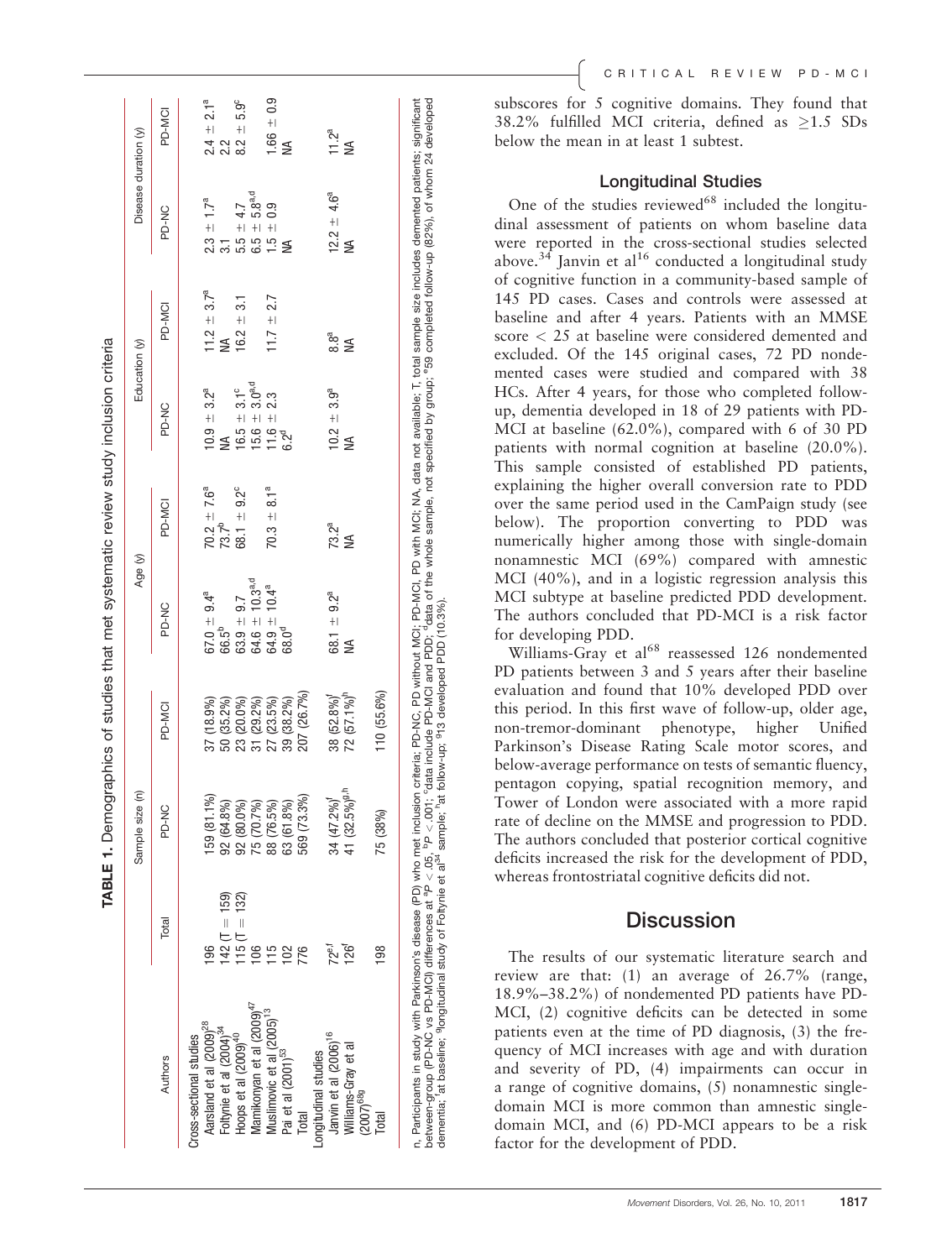| Author (year)                            | Domains (tests) assessed                                                                                                                                                                                                                                   | Depression scale                          | MCI definition                                                                                          | impairment<br>Subjective<br>required                              | Cognitive profile found                                                                                            |
|------------------------------------------|------------------------------------------------------------------------------------------------------------------------------------------------------------------------------------------------------------------------------------------------------------|-------------------------------------------|---------------------------------------------------------------------------------------------------------|-------------------------------------------------------------------|--------------------------------------------------------------------------------------------------------------------|
| Aarsland et al (2009) <sup>28</sup>      | Learning Test II, total immediate recall,<br>short-delay and long-delay free recall)<br>(animal names, MMSE Serial 7s,<br>Verbal memory (California Verbal<br>Silhouette and Cube subtests)<br>Attention, executive function<br>Visuospatial ability (VOSP | <b>MADRS</b>                              | $\overline{\phantom{a}}$<br>$\geq$ 1.5 SDs below the<br>score in at least 1<br>of 3 domains             | $\geq$                                                            | 62.2% nonamnestic MCI-SD<br>Total MCI: 18.9%<br>86.5% SD                                                           |
| Foltynie et al (2004) <sup>34</sup>      | Executive function (animal fluency and FAS fluency,<br>Stroop Color-Word Test)                                                                                                                                                                             | No depression scale                       | $\geq$ 1 SD below the                                                                                   | ₽                                                                 | 2.7% non-amnestic MCI-MD<br>10.8% amnestic MCI-MD<br>24.3% amnestic MCI-SD<br>Total MCI: 35.2%<br>13.5% MD         |
|                                          | Spatial memory (CANTAB Spatial Recognition Subtest)<br>Pattern Recognition Memory Subtest)<br>Pattern recognition memory (CANTAB<br>modified Tower of London task)                                                                                         |                                           | normative data in<br>$\geq$ 1 test                                                                      |                                                                   | 34.0% frontostriatal deficits-SD<br>24% temporal lobe deficits-SD<br>42.0% frontostriatal and temporal<br>58.0% SD |
| Hoops et al (2009) <sup>40</sup>         | Memory (Hopkins Verbal Learning Test,<br>at least 1 of 2 measures impaired)<br>Executive function (Tower of London)<br>Attention (backward digit span)<br>Visuospatial (cube copying)                                                                      | $GDS-15$                                  | tests on at least 2<br>normative data on<br>$\geq$ 1.5 SDs below<br>domains <sup>112</sup><br>cognitive | activities of daily<br>Yes and preserved<br>independent<br>living | MCI subtypes not described<br>Total MCI: 20.0%<br>deficits-MD                                                      |
| Mamikonyan et al<br>(2009) <sup>47</sup> | Memory (Hopkins Verbal Learning Test-Revised,<br>abnormal if impaired in 2 of 3 components:<br>retention percentage, and recognition)<br>immediate free recall total score,                                                                                | Inventory of Depression<br>Symptomatology | normative data in<br>$\geq$ 1.5 SDs below<br>$\geq$ 1 domain                                            | $\geq$                                                            | Total MCI: 29.2%                                                                                                   |
|                                          | Tower of London; semantic verbal fluency,<br>Executive function (Stroop Color-Word Test;<br>abnormal if impairment in 2 of 3 tests)<br>Attention (Digit Span)                                                                                              |                                           |                                                                                                         |                                                                   | 19.3% amnestic-SD<br>13% executive-SD<br>29% attention-SD<br>38.7% MD<br>61.3% SD                                  |
| Muslimovic et al<br>(2005) <sup>13</sup> | category fluency, WAIS-III similarities)<br>Stroop Color-Word Test, Tower of<br>Executive function (Trails A and B,<br>Control Word Association Test,<br>London-Drexel test, modified<br>Wisconsin Card Sorting Test,<br>WAIS-R digit symbol test,         | Hospital Anxiety and<br>Depression Scale  | neuropsychological<br>data on $\geq$ 3<br>$\geq$ 2 SD below<br>normative<br>tests                       | S                                                                 | Total impaired: 23.5%                                                                                              |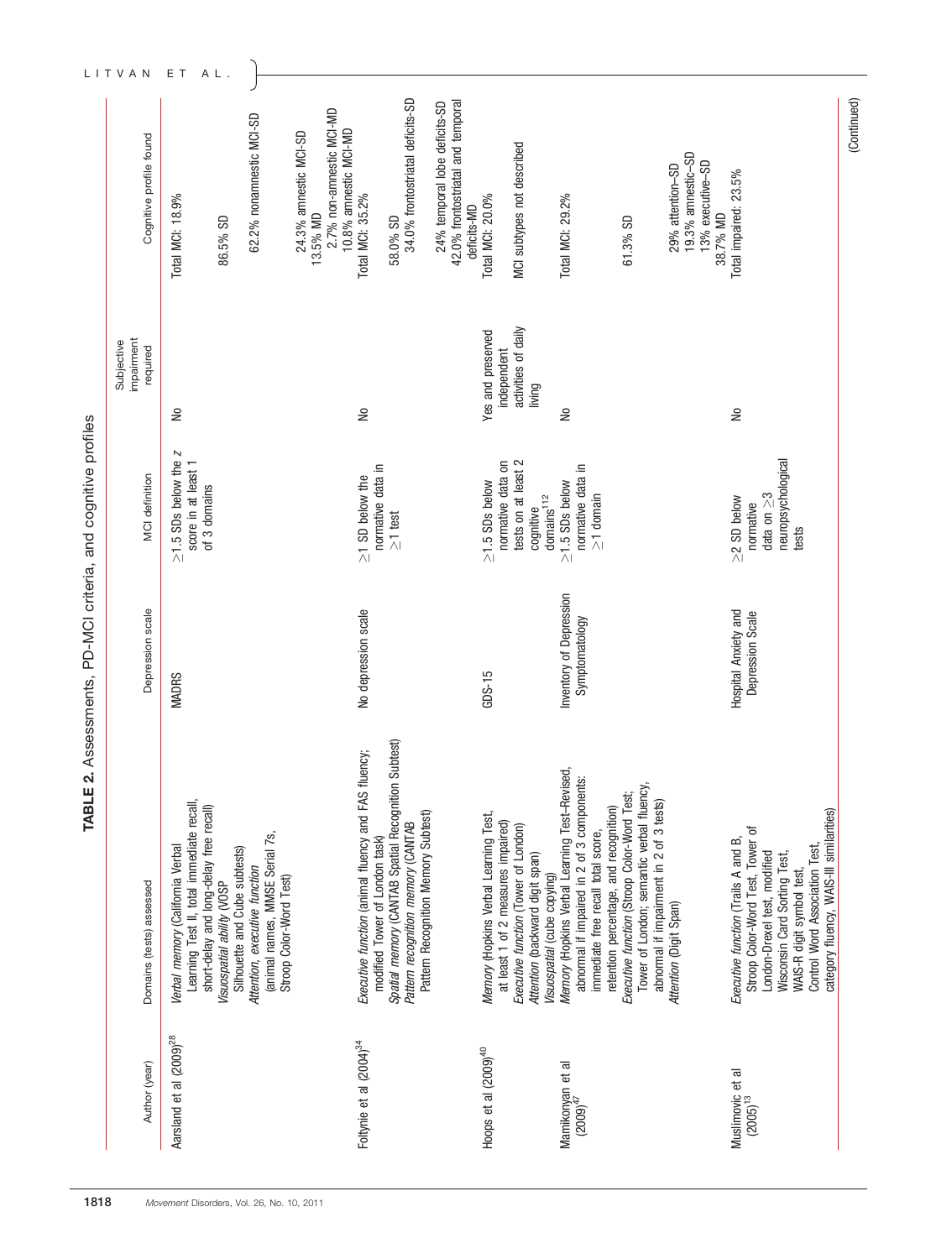| 44.7% nonamnestic-SD <sup>a</sup><br>Cognitive profile found<br>18.4% visuospatial-SD)<br>(26.3% executive-SD;<br>15.8% amnestic-SD <sup>a</sup><br>overall percentage of<br>overall percentage of<br>Total MCI: 57.1% MCIP<br>described (reported<br>described (reported<br>Total MCI: 52.8% <sup>a</sup><br>MCI subtypes not<br>Total MCI: 38.2%<br>MCI subtypes not<br>impaired tests)<br>impaired tests)<br>39.5% MD <sup>a</sup><br>60.5% SD <sup>a</sup><br>required<br>å<br>$\geq$<br>control group in $\geq 1$<br>$\geq$ 1 SD below control<br>group on $\geq 1$ test<br>MCI definition<br>$\geq$ 1.5 SDs below<br>$\geq$ 1.5 SDs below<br>mean in $\geq 1$<br>subtest<br>test<br>Depression scale<br>No depression scale<br>$\overline{5}$<br>BDI<br>Attention (WAIS-R digits forward and backward)<br>Executive function (Stroop Color-Word Test)<br>Logical Memory Test, Wechsler Memory<br>Memory (Auditory Verbal Learning Test,<br>Pattern Recognition Memory Subtest)<br>Screening Instrument, CASI subtest)<br>Rivermead Behavioral Memory Test,<br>Visuospatial (copy of MMSE pentagon)<br>Visuospatial and constructive function<br>Pattern recognition memory (CANTAB<br>(Judgment of Line Orientation test)<br>Scale III, Visual Association Test)<br>FAS fluency, Tower of London)<br>Executive Function (CASI subtest)<br>Spatial Memory (CANTAB Spatial<br>Judgment of Line Orientation,<br>Recognition Memory subtests)<br>(Benton Visual Retention Test)<br>Language (Boston Naming Test)<br>Executive (animal fluency and<br>Visuospatial (CASI subtest)<br>Short-term visual memory<br>Domains (tests) assessed<br>Memory (Cognitive Ability<br>Groningen Intelligence<br>Language (CASI subtest)<br>Test-spatial subtest,<br>Attention (CASI subtest)<br>Clock Drawing Test)<br>Visuospatial abilities<br>Janvin et al (2006) <sup>16</sup><br>Williams-Gray et al<br>Author (year)<br>Pai et al (2001) <sup>53</sup><br>Prospective<br>$(2007)^{68}$ |  | TABLE 2. (Continued) | impairment<br>Subjective |                                   |
|-----------------------------------------------------------------------------------------------------------------------------------------------------------------------------------------------------------------------------------------------------------------------------------------------------------------------------------------------------------------------------------------------------------------------------------------------------------------------------------------------------------------------------------------------------------------------------------------------------------------------------------------------------------------------------------------------------------------------------------------------------------------------------------------------------------------------------------------------------------------------------------------------------------------------------------------------------------------------------------------------------------------------------------------------------------------------------------------------------------------------------------------------------------------------------------------------------------------------------------------------------------------------------------------------------------------------------------------------------------------------------------------------------------------------------------------------------------------------------------------------------------------------------------------------------------------------------------------------------------------------------------------------------------------------------------------------------------------------------------------------------------------------------------------------------------------------------------------------------------------------------------------------------------------------------------------------------------------------------------|--|----------------------|--------------------------|-----------------------------------|
|                                                                                                                                                                                                                                                                                                                                                                                                                                                                                                                                                                                                                                                                                                                                                                                                                                                                                                                                                                                                                                                                                                                                                                                                                                                                                                                                                                                                                                                                                                                                                                                                                                                                                                                                                                                                                                                                                                                                                                                   |  |                      |                          |                                   |
|                                                                                                                                                                                                                                                                                                                                                                                                                                                                                                                                                                                                                                                                                                                                                                                                                                                                                                                                                                                                                                                                                                                                                                                                                                                                                                                                                                                                                                                                                                                                                                                                                                                                                                                                                                                                                                                                                                                                                                                   |  |                      |                          |                                   |
|                                                                                                                                                                                                                                                                                                                                                                                                                                                                                                                                                                                                                                                                                                                                                                                                                                                                                                                                                                                                                                                                                                                                                                                                                                                                                                                                                                                                                                                                                                                                                                                                                                                                                                                                                                                                                                                                                                                                                                                   |  |                      |                          |                                   |
|                                                                                                                                                                                                                                                                                                                                                                                                                                                                                                                                                                                                                                                                                                                                                                                                                                                                                                                                                                                                                                                                                                                                                                                                                                                                                                                                                                                                                                                                                                                                                                                                                                                                                                                                                                                                                                                                                                                                                                                   |  |                      |                          |                                   |
|                                                                                                                                                                                                                                                                                                                                                                                                                                                                                                                                                                                                                                                                                                                                                                                                                                                                                                                                                                                                                                                                                                                                                                                                                                                                                                                                                                                                                                                                                                                                                                                                                                                                                                                                                                                                                                                                                                                                                                                   |  |                      |                          |                                   |
|                                                                                                                                                                                                                                                                                                                                                                                                                                                                                                                                                                                                                                                                                                                                                                                                                                                                                                                                                                                                                                                                                                                                                                                                                                                                                                                                                                                                                                                                                                                                                                                                                                                                                                                                                                                                                                                                                                                                                                                   |  |                      |                          |                                   |
|                                                                                                                                                                                                                                                                                                                                                                                                                                                                                                                                                                                                                                                                                                                                                                                                                                                                                                                                                                                                                                                                                                                                                                                                                                                                                                                                                                                                                                                                                                                                                                                                                                                                                                                                                                                                                                                                                                                                                                                   |  |                      |                          | frontostriatal-SD ("predominant") |

 $\sqrt{ }$ 

CRITICAL REVIEW PD-MCI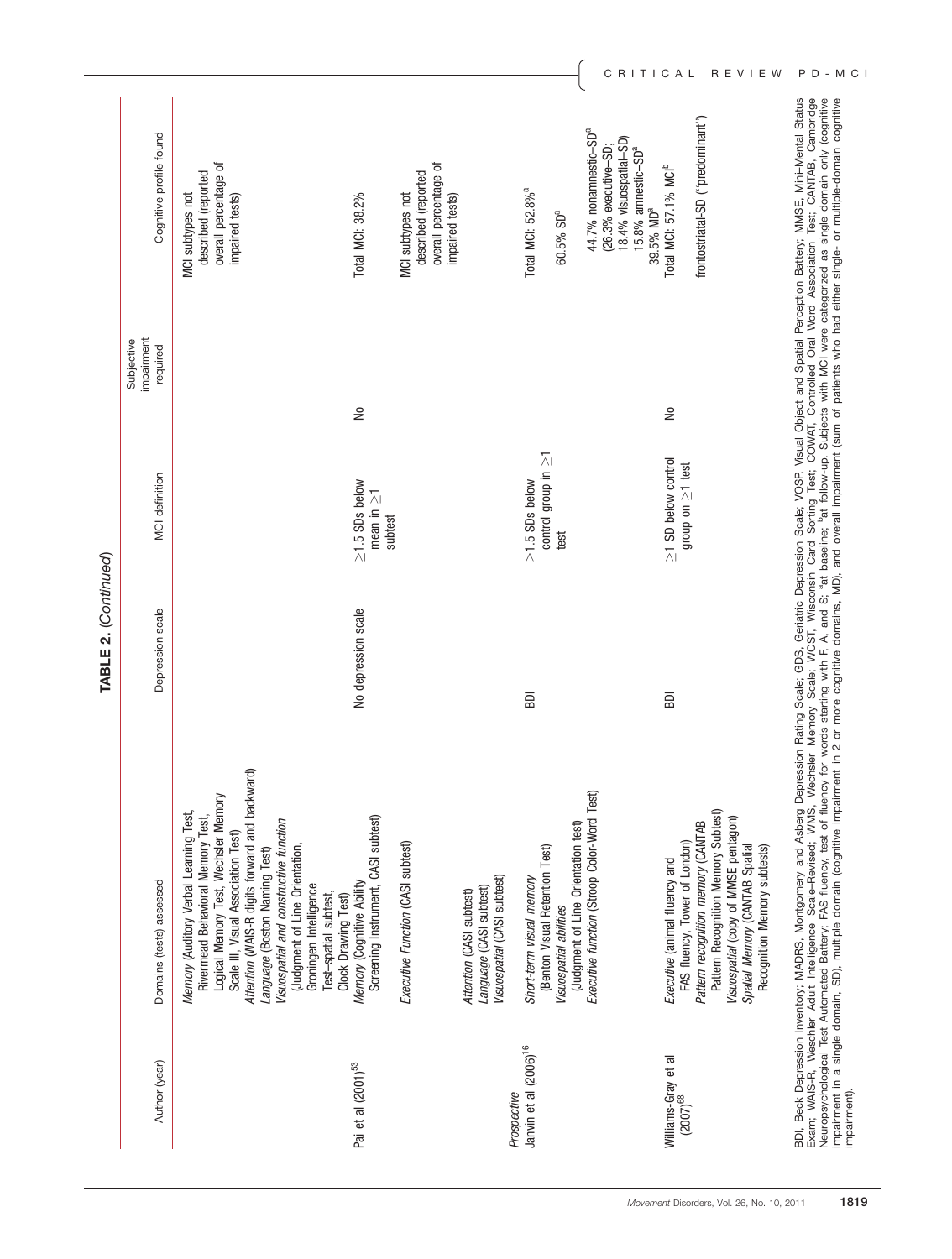#### Prevalence and Correlates

The majority of PD patients will develop dementia.3,20 The point prevalence of PDD is approximately  $30\%$ ,  $^{75}$  and the cumulative prevalence is at least 75% for PD patients surviving more than 10 years.<sup>2,3</sup> As MCI precedes PDD, the cumulative prevalence of PD-MCI must be at least as high as that of PDD. Consequently, our finding that approximately 27% of PD patients meet criteria for PD-MCI at any given time is not surprising. Our results are similar to those recently reported by Aarsland et al,<sup>76</sup> who used a common methodology for the definition of MCI on pooled data of more than 1000 nondemented PD patients from multiple centers and found that 25.8% (23.5%– 28.2%) had MCI.

The lowest proportion of patients with MCI was found in a study of patients at early PD stages,<sup>13</sup> and the highest proportion in studies including cases with more advanced disease severity and duration.<sup>16,68,76</sup> The variation in MCI frequency in the articles reviewed also reflects differences in methodology (eg, study settings and populations, recruitment methods, MCI diagnostic criteria, number of cognitive domains assessed, number of tests used for each domain, and how impairment on a test was defined). That cognitive deficits in PD are detectible in some patients even at the time of clinical diagnosis highlights complexities in differentiating PD from dementia with Lewy bodies.

The correlates of PD-MCI have not been studied extensively. Of the studies included in this review, there was evidence that increasing age,  $34,47$  more severe PD,  $34,47$  late onset of disease,  $^{13}$  and lower educational level<sup>53</sup> were associated with PD-MCI.

#### Profile of Cognitive Impairment

Although the cognitive deficits in PD have traditionally been classified as being "subcortical" in nature<sup>77</sup> (ie, relatively greater impairments in executive abilities, information-processing speed, and working memory compared with episodic memory storage and language), our review has shown that a range of cognitive domains are impaired in PD patients without dementia. Other research in PD has demonstrated deficits in executive (ie, impaired planning and working memory),<sup>78</sup> visuospatial,<sup>79</sup> attentional,<sup>80</sup> memory,<sup>81</sup> and even language $82-85$  abilities.

In all of the studies reviewed here, single-domain MCI was more common than multiple-domain MCI, and nonamnestic MCI was more common than amnestic MCI in patients with impairment in a single domain. Debate exists about the extent to which the mild memory and language deficits in PD are secondary to executive and working memory problems. In addition, as prospective studies using formal definitions for MCI subtypes are almost nonexistent, the usefulness and predictive value of this PD-MCI classification structure is currently hypothetical.

### Epidemiology of Progression from PD-MCI to **Dementia**

The few longitudinal studies of nondemented PD patients have found that 20%–60% develop PDD over a period of  $2-5$  years,<sup>22,46,76,86–89</sup> and even newly diagnosed PD patients on average experience significant decline in a range of cognitive domains over a several-year period.<sup>49,90</sup> The finding that PD-MCI patients are at higher risk for developing dementia is consistent with a clinicopathologic study reporting cognitive impairment in the earliest stages of clinically manifested PD, possibly related to changes in brain stem monoaminergic nuclei or early involvement of forebrain cholinergic nuclei.<sup>91</sup>

Preliminary research suggests that the majority of PD-MCI cases convert to PDD over a several-year period.16,22,68 The 2 longitudinal studies included in this review differed in terms of design and methodology. Williams-Gray et al<sup>68</sup> followed an incident cohort of nondemented PD patients in 2 waves but did not specifically examine progression from a state of ''mild impairment'' to PDD. The focus of this research to date has been to determine which demographic (increasing age), neuropsychological (semantic verbal fluency and visuospatial deficits), and genetic (MAPT H1/H1 tau genotype) factors predicted conversion to PDD in the second wave of follow-up.<sup>22</sup> The other study used a cross-sectional sample of survivors from a prevalence sample.<sup>16</sup> In this study, Janvin et al found that 62% of PD-MCI patients converted to PDD over a 4-year period, compared with 20% of PD patients with normal cognition. The frequency of conversion to PDD over a 4-year period was: multiple domain MCI, 63%; single, nonmemory domain MCI, 69%; single-domain, amnestic MCI, 40%; and normal cognition, 20%.

Regarding other risk factors, in one of the longitudinal studies reviewed, increasing severity of depression was associated with an increased risk of conversion from PD-MCI to PDD.<sup>16</sup> In other research not covered in this article, demographic and clinical correlates or risk factors for PDD development have included older age, male sex, lower educational level, longer duration of PD, and greater motor impairment.<sup>22,64,83,86,90,92,93</sup>

#### Clinical Impact

PD-MCI appears to be a clinically significant syndrome, as even mild cognitive deficits or self-rated cognitive deficits in early PD are associated with functional impairment<sup>5,94</sup> and worse quality of life  $(Od<sub>L</sub>)<sup>95,96</sup>$  Thus, identification and intervention at the earliest stage of PD-MCI is a crucial unmet need for the overall care of PD patients. The high frequency of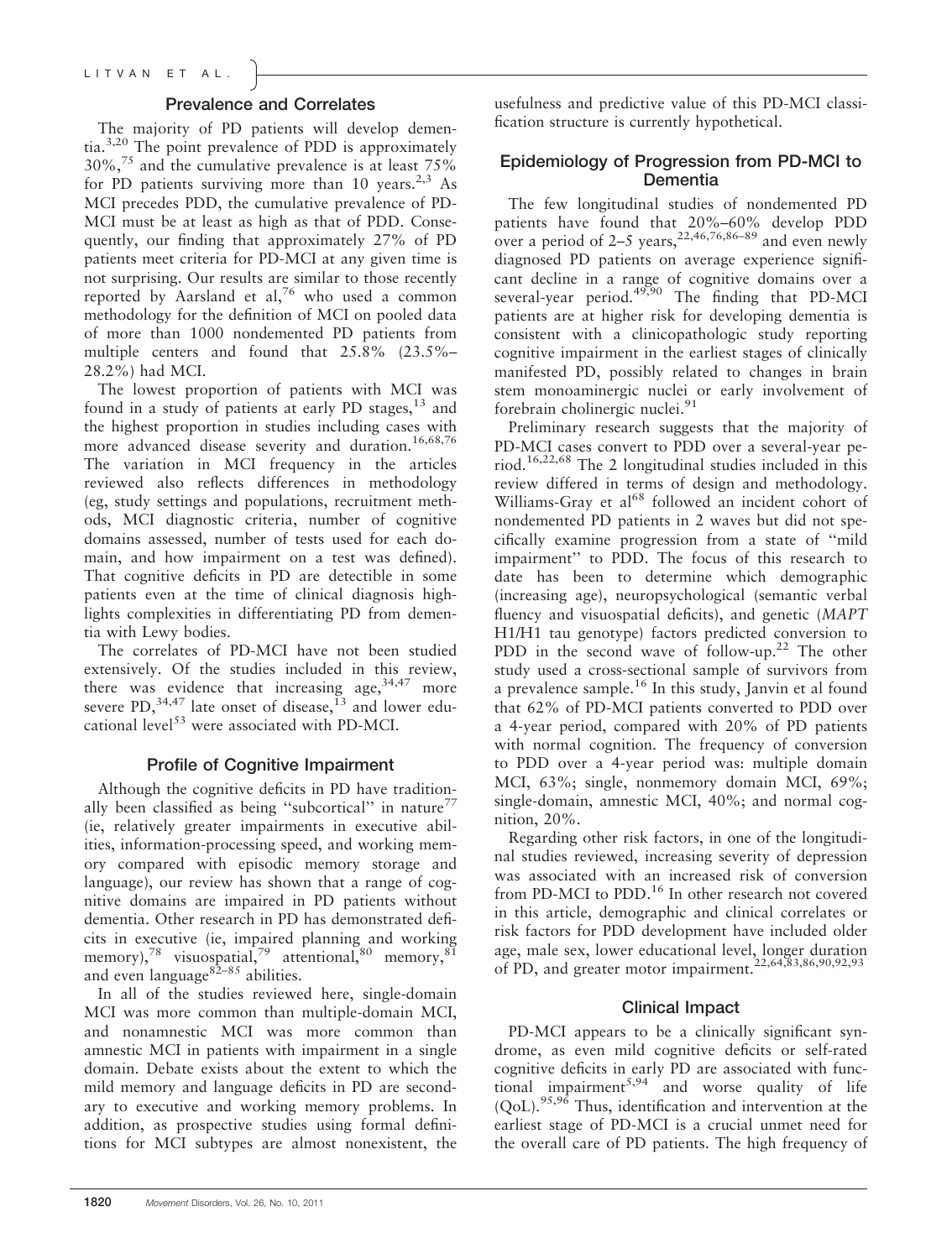MCI in PD highlights the need for clinicians to routinely screen for cognitive impairment in PD, as the results, including their prognostic implications, may influence clinical decision making. However, research in this area is preliminary, and additional studies are needed to validate measures that are sensitive to initial changes in independent activities of daily living (IADLs), QoL, and interpersonal relationships that can occur at the stage of PD-MCI.

## Complexities in the Assessment of Cognition in PD

Assessment of cognition in PD can be complicated by disease- or medication-related effects, such as bradykinesia, fatigue, sleepiness, and mood disorders, which can adversely affect test results regardless of cognitive abilities. Specifically, motor slowing (ie, bradykinesia) and resting or intentional tremor may lead to impaired performance on any timed test, whereas tremor can interfere with performance on any test requiring motor abilities (eg, use of a pencil to complete a task). However, there has been very little research examining the impact of these factors on cognitive performance specifically.

Another issue is that the definition of MCI forces a dichotomization (present–absent) of a continuous variable (cognitive test performance), and debate continues regarding the appropriate cutoff score and number of tests used to define PD-MCI. Caviness et  $al^{32}$ reported that 21% of subjects had PD-MCI if an abnormality on multiple tests within a domain was required, but this rose to 42% if an abnormality on only 1 test was required. There is concern that the commonly used definitions of MCI may lack sensitivity to detect early cognitive decline (rather than impairment) in high-functioning persons.<sup>97</sup> Persons functioning at a high level (ie, above average) premorbidly have to experience sizeable declines before scoring at least 1.5 SDs below normative means. Consequently, a considerable proportion of such patients with cognitive decline would be classified as having "normal cognition." Although it can be argued that high premorbid functioning protects against MCI in much the same manner as it does against dementia, this argument ignores that high-functioning persons may be in more demanding work or social settings, in which even small cognitive declines translate into subtle functional impairments. On the other hand, a key feature in diagnosing MCI pertains to a change in cognition. Thus, MCI is not just a value on a cognitive test relative to the mean; rather, it is critical that the person has experienced a change in cognition compared with baseline.

Additional unresolved issues are whether cognitive decline in PD is linear and whether different profiles of cognitive deficits may have a different evolution and prognosis. Previous studies have noted that time to PDD diagnosis is highly variable<sup>98</sup> and that cognitive changes after relatively long-term follow-up are not too consistent.<sup>97</sup> Although a distinct evolution of different cognitive domains cannot be inferred from a study using only the MMSE, the reanalysis of data from a long-term prevalence study identified a variation in the slope of decline, specifically a rapid cognitive deterioration after a relatively stable period.<sup>99</sup> These data should be examined in light of neuroimag $ing^{18,19}$  and clinical<sup>52,68</sup> data showing that the transition from MCI to dementia in PD is characterized by the addition of posterior cortical deficits on frontalsubcortical ones.

#### **Biomarkers**

None of the reviewed articles examined biomarkers specifically as they pertain to PD-MCI. One of the incident cohorts included in this review underwent a second wave follow-up, $22$  and in that research the tau MAPT H1/H1 genotype (but not the COMT genotype) was found to be a risk factor for PDD, a finding recently confirmed.<sup>23</sup> Other genetic polymorphisms (eg, COMT polymorphisms and the BDNF Val66Met genotype<sup>100,101</sup>) have been shown to be associated with impairments in specific cognitive domains or abilities in PD. Several CSF biomarkers for cognitive decline in PD have been proposed.<sup>102</sup> Recent research suggests decreased CSF  $\beta$ -amyloid (A $\beta$ ) 1–42 is associated with the early stages of cognitive decline in PD.<sup>24,26</sup> This decrease might be due to specific A $\beta$  plaque pathology, but it may be nonspecific, as  $AB \ 1-42$ has been shown to be decreased in neurodegenerative disorders lacking distinct plaque pathology,  $103-105$  and in vivo plaque imaging (PET imaging with the Abbinding Pittsburgh Compound B) showed no correlation between the plaque load and cognition in PD.<sup>106</sup> Instead, the findings suggested a different mechanism of  $\overrightarrow{AB}$  processing, perhaps due to synaptic  $\alpha$ -synuclein pathology.<sup>107,108</sup> A study using structural neuroimaging, including diffusion tensor imaging, reported white matter abnormalities in nondemented PD patients.<sup>108</sup> In another study<sup>17</sup> that classified patients as PD normal cognition (PD-NC), PD-MCI, or PDD and used 2 different imaging analyses, PD-MCI patients compared with PD-NC either had reduced gray matter in the prefrontal cortex and temporal  $\text{lobes}^{17}$  or were found to have similar regional brain volumes. Using FDG-PET, a PD-related cognitive pattern in nondemented PD patients has been reported, characterized by metabolic reductions in frontal and parietal association areas and relative increases in the cerebellar vermis and dentate nuclei.<sup>109</sup> The pattern predicted memory and visuospatial performance, and in a subsequent study single-domain MCI patients had a PD-related cognitive pattern expression intermediate (but not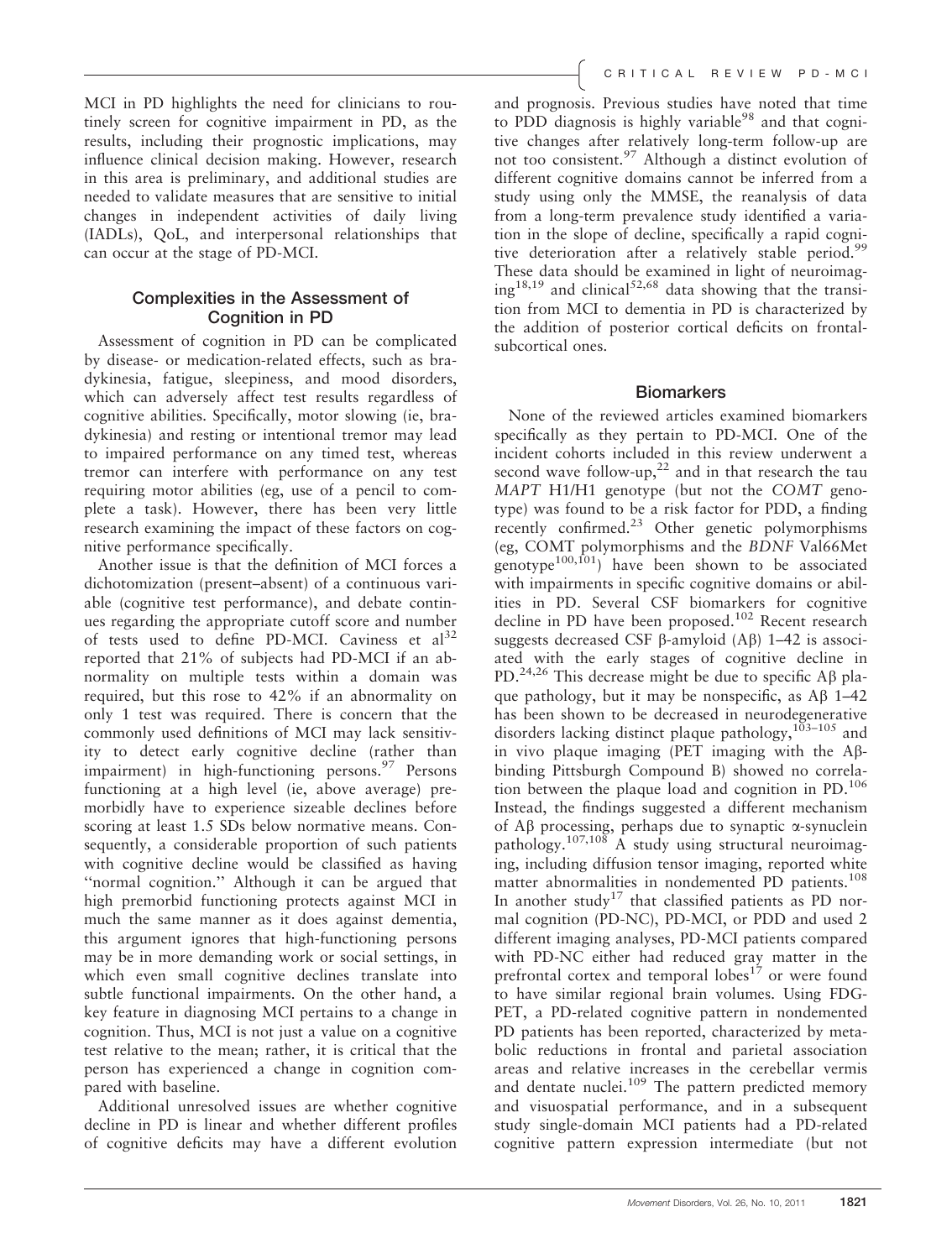statistically significantly different) between normal and multiple-domain MCI patients.<sup>18</sup> Clearly, there is a need for prospective and longitudinal assessment of accessible biomarkers (including CSF, blood, and neuroimaging) and neuropathological examination to further address this issue.

# Conclusions and Future Directions

There has been limited research on the epidemiology and prognostic utility of PD-MCI as a clinical syndrome. Nonetheless, the studies selected for review here and other studies of PD-MCI not meeting inclusion criteria yield relatively consistent prevalence estimates of MCI and its subtypes. They also show that single-domain MCI is more common than multiple-domain MCI and that nonamnestic, single-domain MCI is more common than amnestic, single-domain MCI.

The task force has used this critical review of the literature and consensus of experts to formulate PD-MCI diagnostic criteria that will be published separately. Once diagnostic criteria for PD-MCI are proposed, prospective studies enrolling subjects with a wide range of premorbid ability will be needed to examine the predictive value of both MCI overall and MCI subtypes. Intervention trials can target MCI as a clinical syndrome, perhaps stratifying MCI by subtype to determine if particular interventions (pharmacological vs behavioral) have differential acute or long-term effects. Although it is not known if or how a diagnosis of PD-MCI should affect clinical management, at a minimum, these patients should be carefully monitored for ongoing cognitive decline.

#### References

- 1. Buter TC, van den Hout A, Matthews FE, Larsen JP, Brayne C, Aarsland D. Dementia and survival in Parkinson disease: a 12 year population study. Neurology. 2008;70:1017–1022.
- 2. Hely MA, Reid WG, Adena MA, Halliday GM, Morris JG. The Sydney multicenter study of Parkinson's disease: the inevitability of dementia at 20 years. Mov Disord. 2008;23:837–844.
- 3. Aarsland D, Andersen K, Larsen JP, Lolk A, Kragh-Sorensen P. Prevalence and characteristics of dementia in Parkinson disease: an 8-year prospective study. Arch Neurol. 2003;60:387–392.
- 4. Bronnick K, Ehrt U, Emre M, et al. Attentional deficits affect activities of daily living in dementia-associated with Parkinson's disease. J Neurol Neurosurg Psychiatry. 2006;77:1136-1142.
- 5. Rosenthal E, Brennan L, Xie S, et al. Association between cognition and function in patients with Parkinson disease with and without dementia. Mov Disord. 2010;25:1170–1176.
- Uc EY, Rizzo M, Anderson SW, Sparks JD, Rodnitzky RL, Dawson JD. Driving with distraction in Parkinson disease. Neurology. 2006;67:1774–1780.
- Aarsland D, Larsen JP, Tandberg E, Laake K. Predictors of nursing home placement in Parkinson's disease: a population-based, prospective study. J Am Geriatr Soc. 2000;48:938–942.
- 8. Aarsland D, Bronnick K, Ehrt U, et al. Neuropsychiatric symptoms in patients with Parkinson's disease and dementia: frequency, profile and associated care giver stress. J Neurol Neurosurg Psychiatry. 2007;78:36–42.
- 9. Aarsland D, Larsen JP, Karlsen K, Lim NG, Tandberg E. Mental symptoms in Parkinson's disease are important contributors to caregiver distress. Int J Geriatr Psychiatry. 1999;14:866–874.
- 10. Schrag A, Hovris A, Morley D, Quinn N, Jahanshahi M. Caregiver-burden in parkinson's disease is closely associated with psychiatric symptoms, falls, and disability. Parkinsonism Relat Disord. 2006;12:35–41.
- 11. Levy G, Tang MX, Louis ED, et al. The association of incident dementia with mortality in PD. Neurology. 2002;59:1708–1713.
- 12. Lo RY, Tanner CM, Albers KB, et al. Clinical features in early Parkinson disease and survival. Arch Neurol. 2009;66:1353–1358.
- 13. Muslimovic D, Post B, Speelman JD, Schmand B. Cognitive profile of patients with newly diagnosed Parkinson disease. Neurology. 2005;65:1239–1245.
- 14. Troster AI. Neuropsychological characteristics of dementia with Lewy bodies and Parkinson's disease with dementia: differentiation, early detection, and implications for ''mild cognitive impairment'' and biomarkers. Neuropsychol Rev. 2008;18:103–119.
- 15. Dubois B, Burn D, Goetz C, et al. Diagnostic procedures for Parkinson's disease dementia: recommendations from the movement disorder society task force. Mov Disord. 2007;22:2314–2324.
- 16. Janvin CC, Larsen JP, Aarsland D, Hugdahl K. Subtypes of mild cognitive impairment in Parkinson's disease: progression to dementia. Mov Disord. 2006;21:1343–1349.
- 17. Beyer MK, Janvin CC, Larsen JP, Aarsland D. A magnetic resonance imaging study of patients with Parkinson's disease with mild cognitive impairment and dementia using voxel-based mor-phometry. J Neurol Neurosurg Psychiatry. 2007;78:254–259.
- 18. Huang C, Mattis P, Perrine K, Brown N, Dhawan V, Eidelberg D. Metabolic abnormalities associated with mild cognitive impairment in Parkinson disease. Neurology. 2008;70: 1470–1477.
- 19. Hosokai Y, Nishio Y, Hirayama K, et al. Distinct patterns of regional cerebral glucose metabolism in Parkinson's disease with and without mild cognitive impairment. Mov Disord. 2009;24: 854–862.
- 20. Onofrij M, Gambi D, Malatesta G, Ferracci F, Fulgente T. Electrophysiological techniques in the assessment of aging brain: lacu-nar state and differential diagnosis. Eur Neurol. 1989;29(Suppl 2):44–47.
- 21. Caviness JN, Hentz JG, Evidente VG, et al. Both early and late cognitive dysfunction affects the electroencephalogram in Parkinson's disease. Parkinsonism Relat Disord. 2007;13:348–354.
- 22. Williams-Gray CH, Evans JR, Goris A, et al. The distinct cogni-tive syndromes of Parkinson's disease: 5 year follow-up of the CamPaIGN cohort. Brain. 2009;132:2958–2969.
- 23. Seto-Salvia N, Clarimon J, Pagonabarraga J, et al. Dementia Risk in Parkinson Disease: Disentangling the Role of MAPT Haplotypes. Arch Neurol. 2011;68:359–364.
- 24. Alves G, Bronnick K, Aarsland D, et al. CSF amyloid-{beta} and tau proteins, and cognitive performance, in early and untreated Parkinson's Disease: the Norwegian ParkWest study. J Neurol Neurosurg Psychiatry. 2010;81:1080–1086.
- 25. Ballard C, Jones EL, Londos E, Minthon L, Francis P, Aarsland D. alpha-Synuclein antibodies recognize a protein present at lower levels in the CSF of patients with dementia with Lewy bodies. Int Psychogeriatr. 2010;22:321–327.
- 26. Siderowf A, Xie SX, Hurtig H, et al. CSF amyloid {beta} 1–42 predicts cognitive decline in Parkinson disease. Neurology. 2010; 75:1055–1061.
- 27. Adler CH, Caviness JN, Sabbagh MN, et al. Heterogeneous neuropathological findings in Parkinson's disease with mild cognitive impairment. Acta Neuropathol. 2010;120:827–828.
- 28. Aarsland D, Bronnick K, Larsen JP, Tysnes OB, Alves G. Cogni-tive impairment in incident, untreated Parkinson disease: the Norwegian ParkWest study. Neurology. 2009;72:1121–1126.
- 29. Athey RJ, Porter RW, Walker RW. Cognitive assessment of a representative community population with Parkinson's disease (PD) using the Cambridge Cognitive Assessment-Revised (CAMCOG-R). Age Ageing. 2005;34:268–273.
- 30. Athey RJ, Walker RW. Demonstration of cognitive decline in Parkinson's disease using the Cambridge Cognitive Assessment (Revised) (CAMCOG-R). Int J Geriatr Psychiatry. 2006;21: 977–982.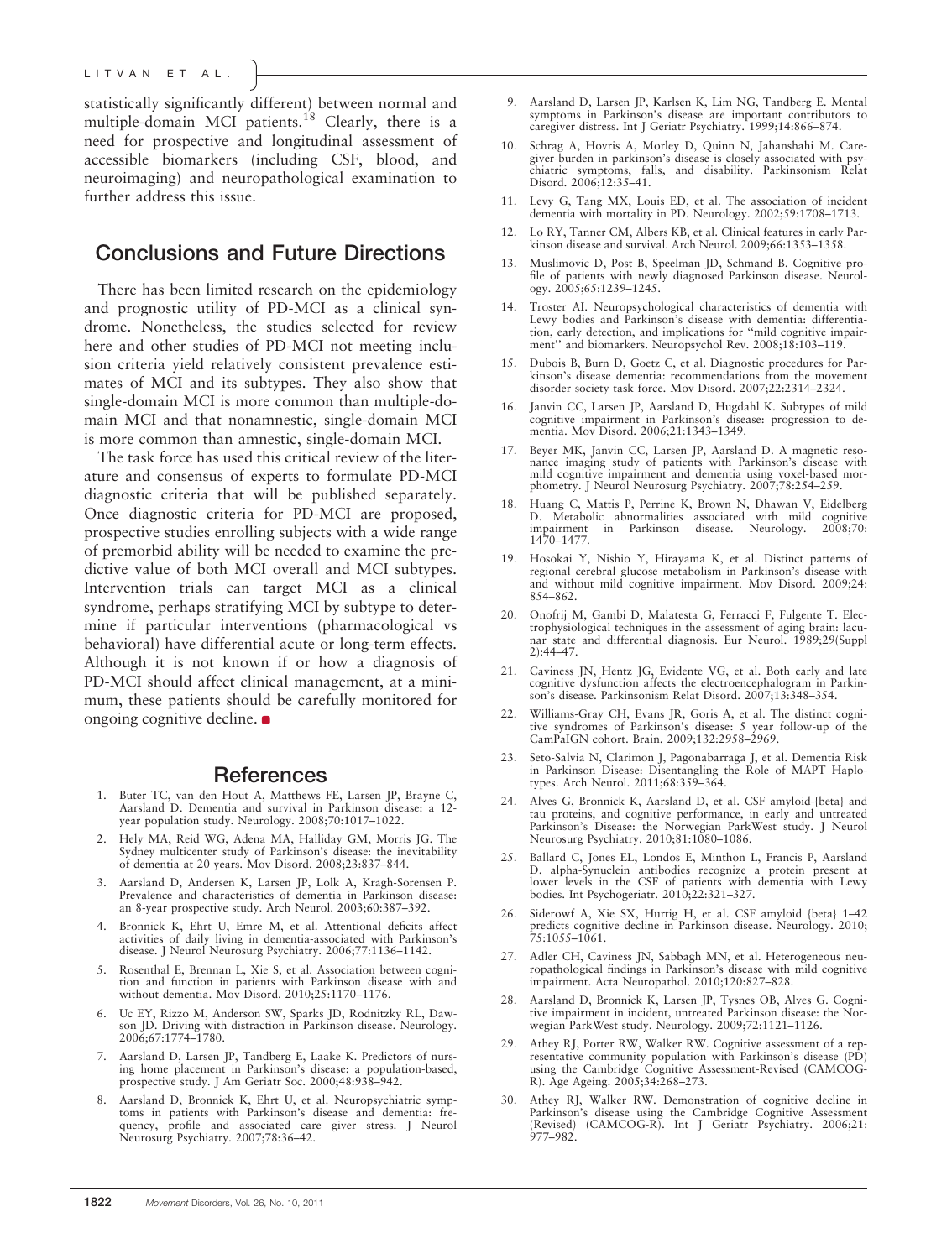- 31. Caparros-Lefebvre D, Pecheux N, Petit V, Duhamel A, Petit H. Which factors predict cognitive decline in Parkinson's disease? J Neurol Neurosurg Psychiatry. 1995;58:51–55.
- 32. Caviness JN, Driver-Dunckley E, Connor DJ, et al. Defining mild cognitive impairment in Parkinson's disease. Mov Disord. 2007; 22:1272–1277.
- 33. Cooper CA, Mikos AE, Wood MF, et al. Does laterality of motor impairment tell us something about cognition in Parkinson disease? Parkinsonism Relat Disord. 2009;15:315–317.
- 34. Foltynie T, Brayne CE, Robbins TW, Barker RA. The cognitive ability of an incident cohort of Parkinson's patients in the UK. The CamPaIGN study. Brain. 2004;127:550–560.
- 35. Gill DJ, Freshman A, Blender JA, Ravina B. The Montreal cognitive assessment as a screening tool for cognitive impairment in Parkinson's disease. Mov Disord. 2008;23:1043–1046.
- 36. Girotti F, Soliveri P, Carella F, et al. Dementia and cognitive impairment in Parkinson's disease. J Neurol Neurosurg Psychiatry. 1988;51:1498–1502.
- 37. Goldman WP, Baty JD, Buckles VD, Sahrmann S, Morris JC. Cognitive and motor functioning in Parkinson disease: subjects with and without questionable dementia. Arch Neurol. 1998;55: 674–680.
- 38. Hayashi R, Hanyu N, Tamaru F. Cognitive impairment in Parkinson's disease: a 6year follow-up study. Parkinsonism Relat Disord. 1998;4:81–85.
- 39. Hobson P, Meara J. The detection of dementia and cognitive impairment in a community population of elderly people with Parkinson's disease by use of the CAMCOG neuropsychological test. Age Ageing. 1999;28:39–43.
- 40. Hoops S, Nazem S, Siderowf AD, et al. Validity of the MoCA and MMSE in the detection of MCI and dementia in Parkinson disease. Neurology. 2009;73:1738–1745.
- 41. Janvin C, Aarsland D, Larsen JP, Hugdahl K. Neuropsychological profile of patients with Parkinson's disease without dementia. Dement Geriatr Cogn Disord. 2003;15:126–131.
- 42. Janvin CC, Aarsland D, Larsen JP. Cognitive predictors of dementia in Parkinson's disease: a community-based, 4-year longitudinal study. J Geriatr Psychiatry Neurol. 2005;18: 149–154.
- 43. Kalbe E, Calabrese P, Kohn N, et al. Screening for cognitive deficits in Parkinson's disease with the Parkinson neuropsychometric dementia assessment (PANDA) instrument. Parkinsonism Relat Disord. 2008;14:93–101.
- 44. Klepac N, Hajnsek S, Trkulja V. Cognitive performance in nondemented nonpsychotic Parkinson disease patients with or without a history of depression prior to the onset of motor symptoms. J Geriatr Psychiatry Neurol. 2010;23:15–26.
- 45. Locascio JJ, Corkin S, Growdon JH. Relation between clinical characteristics of Parkinson's disease and cognitive decline. J Clin Exp Neuropsychol, 2003;25:94–109.
- 46. Mahieux F, Fenelon G, Flahault A, Manifacier MJ, Michelet D, Boller F. Neuropsychological prediction of dementia in Parkinson's disease. J Neurol Neurosurg Psychiatry. 1998;64:178–183.
- 47. Mamikonyan E, Moberg PJ, Siderowf A, et al. Mild cognitive impairment is common in Parkinson's disease patients with normal Mini-Mental State Examination (MMSE) scores. Parkinsonism Relat Disord. 2009;15:226–231.
- 48. Mavandadi S, Nazem S, Ten Have TR, et al. Use of latent variable modeling to delineate psychiatric and cognitive profiles in Parkinson disease. Am J Geriatr Psychiatry. 2009;17:986-995.
- 49. Muslimovic D, Post B, Speelman JD, De Haan RJ, Schmand B. Cognitive decline in Parkinson's disease: a prospective longitudinal study. J Int Neuropsychol Soc. 2009;15:426–437.
- 50. Nazem S, Siderowf AD, Duda JE, et al. Montreal cognitive assessment performance in patients with Parkinson's disease with ''normal'' global cognition according to mini-mental state exami-nation score. J Am Geriatr Soc. 2009;57:304–308.
- 51. Oh JY, Kim YS, Choi BH, Sohn EH, Lee AY. Relationship between clinical phenotypes and cognitive impairment in Parkinson's disease (PD). Arch Gerontol Geriatr. 2009;49:351–354.
- 52. Pagonabarraga J, Kulisevsky J, Llebaria G, Garcia-Sanchez C, Pascual-Sedano B, Gironell A. Parkinson's disease-cognitive rating scale: a new cognitive scale specific for Parkinson's disease. Mov Disord. 2008;23:998–1005.
- 53. Pai MC, Chan SH. Education and cognitive decline in Parkinson's disease: a study of 102 patients. Acta Neurol Scand. 2001;103:243–247.
- 54. Palazzini E, Soliveri P, Filippini G, et al. Progression of motor and cognitive impairment in Parkinson's disease. J Neurol. 1995; 242:535–540.
- 55. Pedersen KF, Larsen JP, Alves G, Aarsland D. Prevalence and clinical correlates of apathy in Parkinson's disease: a communitybased study. Parkinsonism Relat Disord. 2009;15:295–299.
- 56. Riedel O, Klotsche J, Spottke A, et al. Cognitive impairment in 873 patients with idiopathic Parkinson's disease. Results from the German Study on Epidemiology of Parkinson's Disease with De-mentia (GEPAD). J Neurol. 2008;255:255–264.
- 57. Riepe MW, Kassubek J, Tracik F, Ebersbach G. Screening for cognitive impairment in Parkinson's disease—which marker relates to disease severity? J Neural Transm. 2006;113:1463–1468.
- 58. Santangelo G, Trojano L, Vitale C, et al. A neuropsychological longitudinal study in Parkinson's patients with and without hallucinations. Mov Disord. 2007;22:2418–2425.
- 59. Santangelo G, Vitale C, Trojano L, Verde F, Grossi D, Barone P. Cognitive dysfunctions and pathological gambling in patients with Parkinson's disease. Mov Disord. 2009;24:899–905.
- Starkstein SE, Bolduc PL, Mayberg HS, Preziosi TJ, Robinson RG. Cognitive impairments and depression in Parkinson's disease: a follow up study. J Neurol Neurosurg Psychiatry. 1990;53:597–602.
- 61. Taylor JP, Rowan EN, Lett D, O'Brien JT, McKeith IG, Burn DJ. Poor attentional function predicts cognitive decline in patients with non-demented Parkinson's disease independent of motor phenotype. J Neurol Neurosurg Psychiatry. 2008;79:1318–1323.
- 62. Uc EY, McDermott MP, Marder KS, et al. Incidence of and risk factors for cognitive impairment in an early Parkinson disease clinical trial cohort. Neurology. 2009;73:1469–1477.
- 63. van Rooden SM, Visser M, Verbaan D, Marinus J, van Hilten JJ. Patterns of motor and non-motor features in Parkinson's disease. J Neurol Neurosurg Psychiatry. 2009;80:846–850.
- 64. Verbaan D, Marinus J, Visser M, et al. Cognitive impairment in Parkinson's disease. J Neurol Neurosurg Psychiatry. 2007;78: 1182–1187.
- 65. Verbaan D, van Rooden SM, Visser M, Marinus J, Emre M, van Hilten JJ. Psychotic and compulsive symptoms in Parkinson's disease. Mov Disord. 2009;24:738–744.
- 66. Verleden S, Vingerhoets G, Santens P. Heterogeneity of cognitive dysfunction in Parkinson's disease: a cohort study. Eur Neurol. 2007;58:34–40.
- 67. Vingerhoets G, Verleden S, Santens P, Miatton M, De Reuck J. Predictors of cognitive impairment in advanced Parkinson's disease. J Neurol Neurosurg Psychiatry. 2003;74:793–796.
- 68. Williams-Gray CH, Foltynie T, Brayne CE, Robbins TW, Barker RA. Evolution of cognitive dysfunction in an incident Parkinson's disease cohort. Brain. 2007;130:1787–1798.
- 69. Zadikoff C, Fox SH, Tang-Wai DF, et al. A comparison of the mini mental state exam to the Montreal cognitive assessment in identifying cognitive deficits in Parkinson's disease. Mov Disord. 2008;23:297–299.
- 70. Zakzanis KK, Freedman M. A neuropsychological comparison of demented and nondemented patients with Parkinson's disease. Appl Neuropsychol. 1999;6:129–146.
- 71. Hayashi A, Nagaoka M, Yamada K, Ichitani Y, Miake Y, Okado N. Maternal stress induces synaptic loss and developmental disabilities of offspring. Int J Dev Neurosci. 1998;16:209–216.
- 72. Elgh E, Domellof M, Linder J, Edstrom M, Stenlund H, Forsgren L. Cognitive function in early Parkinson's disease: a populationbased study. Eur J Neurol. 2009;16:1278–1284.
- 73. Gelb DJ, Oliver E, Gilman S. Diagnostic criteria for Parkinson disease. Arch Neurol. 1999;56:33–39.
- 74. Gibb WR, Lees AJ. The relevance of the Lewy body to the pathogenesis of idiopathic Parkinson's disease. J Neurol Neurosurg Psychiatry. 1988;51:745–752.
- 75. Aarsland D, Zaccai J, Brayne C. A systematic review of prevalence studies of dementia in Parkinson's disease. Mov Disord. 2005;20:1255–1263.
- Aarsland D, Bronnick K, Williams-Gray C, et al. Mild cognitive impairment in Parkinson disease: a multicenter pooled analysis. Neurology. 2010;75:1062–1069.